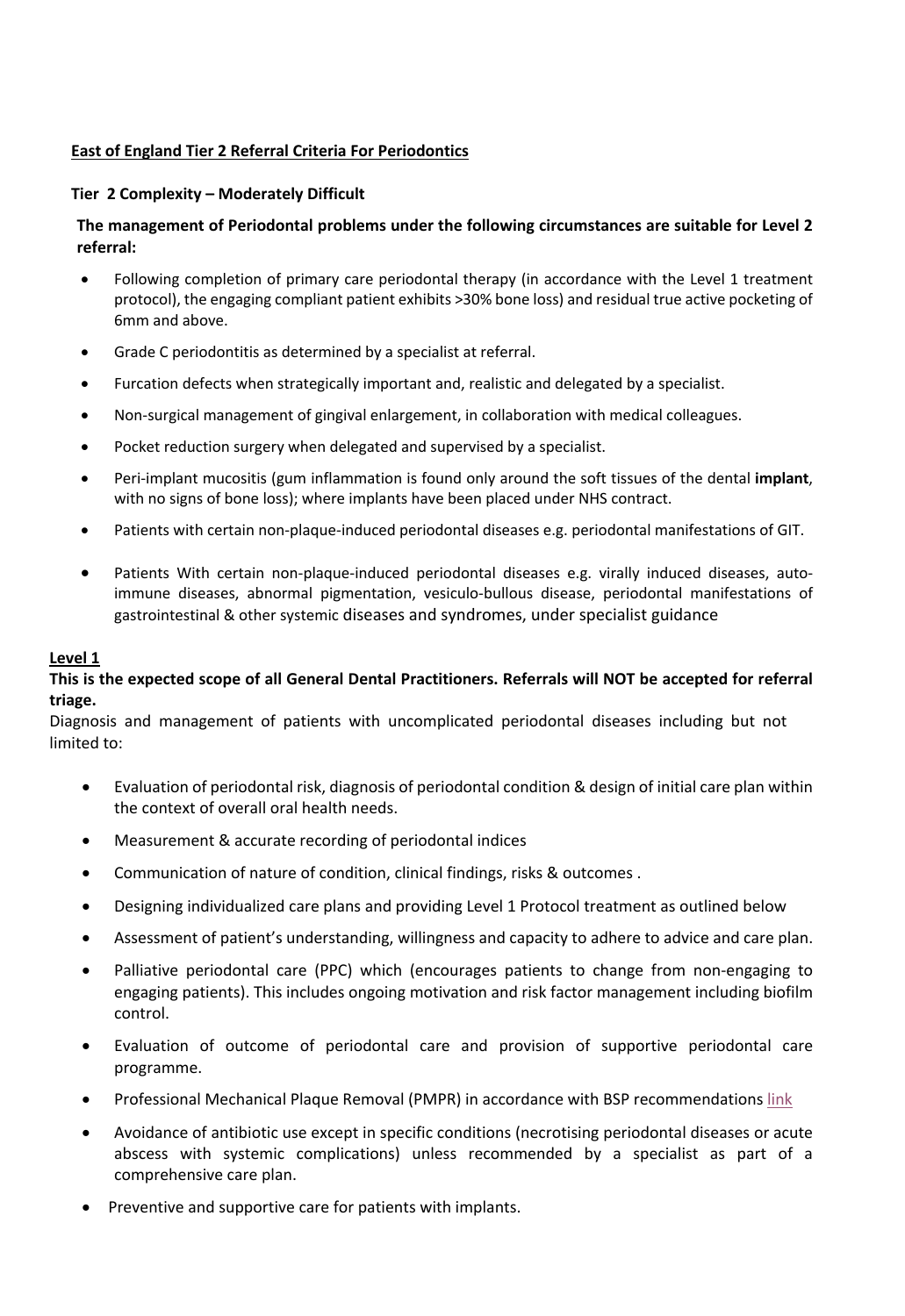• Engaging Patients with Grade C Periodontitis will be referred after initial preventive advice on risk factor management and oral hygiene instruction (Step 1 ). All other cases of periodontitis must have initial care(including treatment) and if unsuccessful referral may then be indicated.

## **Level 3 Complexity**

**Cases falling within this category must be referred using the existing Level 3 referral forms in your region. These cases are not suitable for the Level 2 Pilot.**

- With Grade C or Stage IV periodontitis (bone loss > 2/3 root length) & true active pocketing of 6mm or more that has not responded to Level 2 treatment
- Rapid Periodontal breakdown >2mm attachment loss in any one year
- Requiring periodontal surgery not suitable for delegation
- Surgical Management of gingival hyperplasia.
- Furcation defects and other complex root morphologies not suitable for delegation
- non-plaque induced periodontal diseases not suitable for delegation to a Level 2 practitioner.
- Peri-implantitis where it is the responsibility of the NHS to manage the disease when implants have been placed under an NHS Contract
- Patients who require multi-disciplinary specialist care.
- Where patients of Level 2 complexity do not respond to treatment
- Non-plaque induced periodontal diseases including periodontal manifestations of systemic diseases, to establish a differential diagnosis, joint care pathways with relevant medical colleagues & where necessary, manage conditions collaboratively with practitioners with enhanced skills if appropriate & provide advice and treatment planning to colleagues.

## **Pre-referral checklist**

Dental Practitioners are responsible for managing patient expectations and explaining to the patient the exact reason for the referral. The patient will understand that an explanation of the problem will be given but they may not be accepted for treatment by Level 2 practitioners.

All patients must have:

- History of good attendance and compliance
- Plaque Score <20%. The plaque score may be performed on Ramfjord's teeth 16, 12, 24, 36, 32 and 44) at six sites per tooth (mesio-buccal, mid-buccal, mesio-buccal, mesio-lingual, midlingual, disto-lingual) using a periodontal probe. A positive score is recorded where a continuous line of plaque is evident on a surface as detected by probing without disclosing.
- Engaging patients with a Bleeding score <30% preferably or showing a reduction of at least 50%.
- Commitment to smoking cessation (all patients who have not stopped smoking following smoking cessation advice must be enrolled in a smoking cessation programme and have shown a reduction in number of cigarettes smoked.)
- Stable oral environment will have been achieved and all caries and overhang restorations managed.
- Diabetics under specialist diabetic care, HbA1C <7 except in Level C cases
- Completed initial periodontal treatment by GDP in accordance with the recommended Level 1 treatment protocol (see below).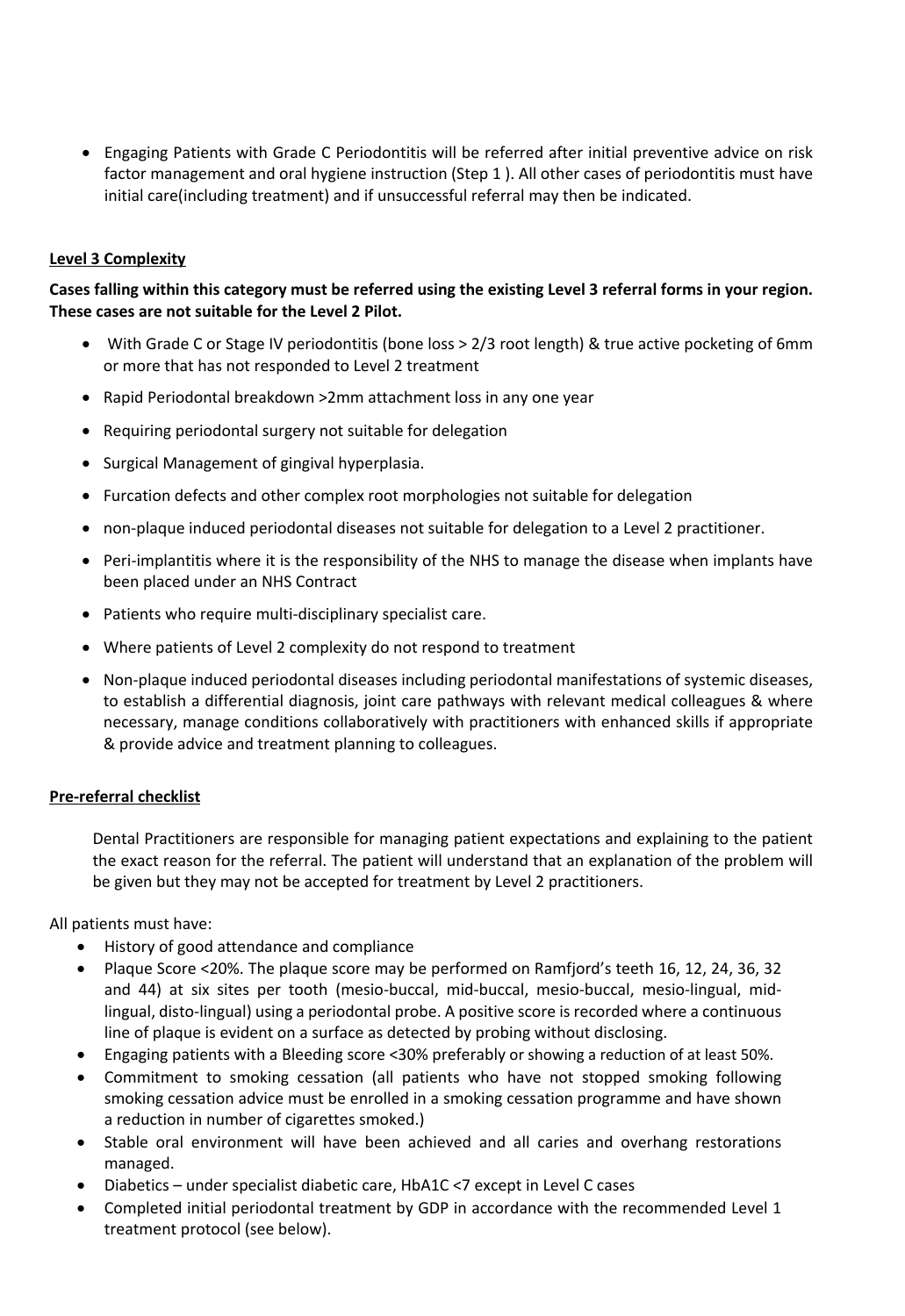- At least 2 sets of 6-point pocket charting with the last chart 3 months after last course of PMPR under local anaesthesia. (Patients with Grade C Periodontitis will be referred after initial preventive advice on risk factor management and oral hygiene instruction Step 1).
- Referral MUST be accompanied by radiographs of good diagnostic quality. In Generalised cases this will include full mouth periapical views.
- Commitment to long-term personalised supportive maintenance with the referring general dental practice.
- Patients with endo-perio conditions (Please also refer the patient for Level 2 Endodontics and make a note of the URN for that referral)

Patients must be informed and understand that referral does not guarantee acceptance for treatment, if deemed unsuitable at any stage during the pathway. Patient is informed and understands that the treatment may involve multiple long appointments and that success cannot be guaranteed.

Referred patients will maintain contact with the referring Dental Practitioner (or dental practice) to whom they will return for maintenance/supportive periodontal care or emergency treatment.

# **Level 1 Treatment Protocol - See BSP [link](https://www.bsperio.org.uk/professionals/bsp-uk-clinical-practice-guidelines-for-the-treatment-of-periodontitis)**

Periodontal Treatment that must be provided by the GDP prior to referral will include:

- Educate, diagnosis, oral health risk assessment, development of an individualised care plan.
- Explain importance of oral hygiene, encourage and support behaviour change for OH improvement.
- Advice on and demonstration of individually tailored plaque control measures.
- Reduce risk factors including smoking and sign posting patient to relevant smoking cessation services, plaque retentive factors, diet modifications and diabetes control intervention.
- Assessment of patient understanding, willingness & capacity to adhere to advice & care plan, including the need for long term maintenance.
- Professional Mechanical Plaque Removal (PMPR) including thorough supra (Step 1); and subgingival (Step 2/step 3 engaging patients) biofilm and calculus removal under local anaesthesia over at least 4 visits (Step 3 subgingival instrumentation reserved usually for engaging patients who have reduced their plaque and bleeding scores by at least 50%.). This may include following the Healthy Gums Do Matter Protocol as outlined in https://www.bsperio.org.uk/news/healthy-gums-do-matter

The outcome of the treatment must be assessed by repeat examination of probing depths and bleeding upon probing scores not more than 3 months after the completion of active treatment. Appropriate Level 1 treatment protocol will take approximately 6 to 9 months and involves a skill mix workforce. Patients referred are expected to have plaque scores of < 20% on a scale that records presence or absence of plaque. In addition, a bleeding score of <30% is desirable. As already mentioned, an engaging patient is one who shows at least a 50% reduction in plaque scores.

The dates of treatment must be included on the referral form. Engaging patients with Grade C Periodontitis, referral is made following step 2.

## **Non-acceptance for Periodontal referral (Rejections)**

- Patients appropriate for Level 1 treatment management
- Those with active periodontal disease who have not received the expected initial non-surgical periodontal treatment as noted in the Level 1 treatment protocol.